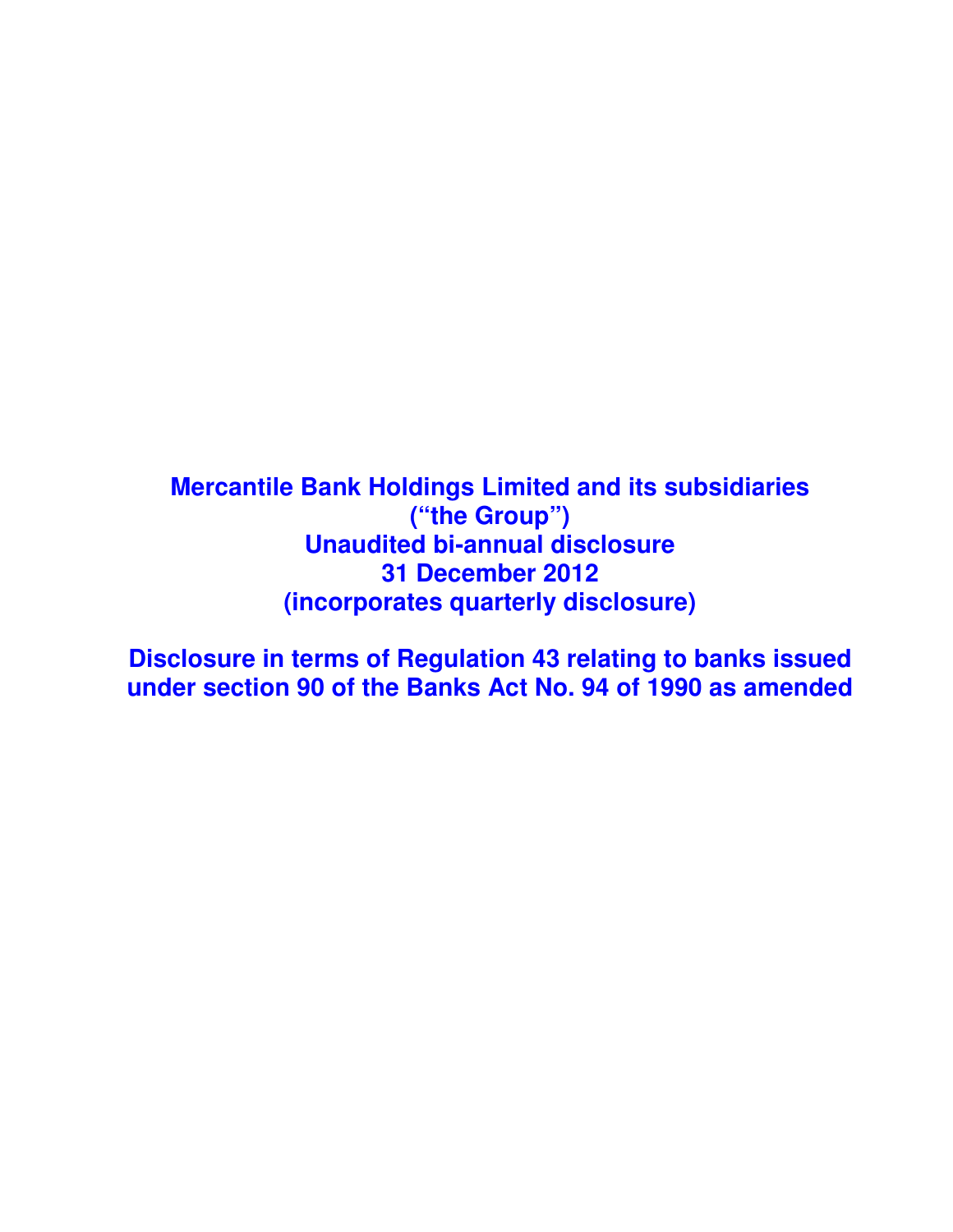#### **1. Basis of compilation**

The following information is compiled in terms of Regulation 43 relating to banks issued under section 90 of the Banks Act No.94 of 1990 (as amended) ("the Regulations"), which incorporates the Basel 2.5 Pillar Three requirements on market discipline.

All disclosures presented below are consistent with those disclosed in terms of International Financial Reporting Standards ("IFRS"), unless otherwise stated. In the main, differences between IFRS and information disclosed in terms of the Regulations relate to the definition of capital and the calculation and measurement thereof.

These disclosures have been prepared in compliance with the Group's disclosure policy.

## **2. Scope of reporting**

This report covers the consolidated results of Mercantile Bank Holdings Limited and its subsidiaries ("the Group") for the year ending 31 December 2012.

Mercantile Bank Holdings Limited is a registered bank controlling and investment holding company. Its 100% holding company is Caixa Geral de Depósitos S.A. ("CGD"), a company registered in Portugal.

The consolidated approach adopted for accounting purposes is consistent with the approach adopted for regulatory purposes. The descriptions and details of the consolidated entities within the Group are as follows:

|                                        | <b>Effective</b> | <b>Nature of</b>                | <b>Fully</b> |
|----------------------------------------|------------------|---------------------------------|--------------|
|                                        | holding          | <b>business</b>                 | consolidated |
|                                        | $\frac{9}{6}$    |                                 |              |
| <b>Company name</b>                    |                  |                                 |              |
| <b>Mercantile Bank Ltd</b>             | 100              | <b>Banking</b>                  | <b>Yes</b>   |
| Mercantile Insurance Brokers (Pty) Ltd | 100              | Insurance and assurance brokers | <b>Yes</b>   |
| LSM (Troyeville) Properties (Pty) Ltd  | 100              | <b>Property holding</b>         | <b>Yes</b>   |
| Portion 2 of Lot 8 Sandown (Pty) Ltd   | 100              | <b>Property holding</b>         | <b>Yes</b>   |
| Custom Capital (Pty) Ltd               | 74.9             | <b>Rental finance</b>           | <b>Yes</b>   |

Other than Regulatory capital adequacy requirements, there are currently no restrictions or other major impediments on the transfer of funds or capital within the Group.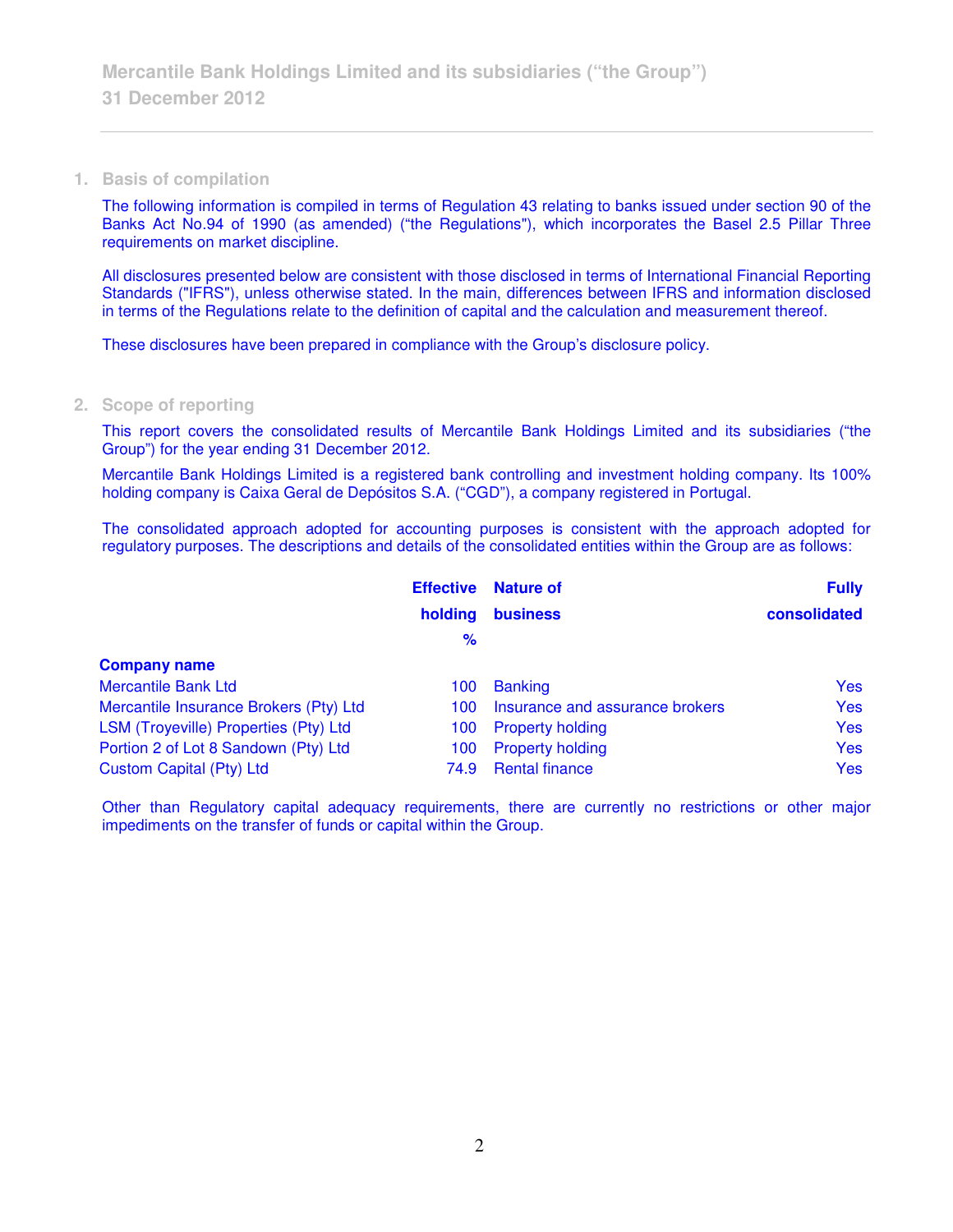- **3. Detailed disclosures**
- **3.1 Credit risk**

The Group has adopted the standardised approach to determine the capital requirement for credit risk on all portfolios. The Group does not intend to migrate to the internal ratings based approach for credit risk in the short-term.

The Group primarily advances funds to unrated counterparties. In the case of exposures to rated counterparties, the process of risk weighting these exposures is in accordance with the requirements of the Bank Regulations.

**Table 3.1.1 Gross credit risk exposures**  As at 31 December 2012

|                                                       | <b>Gross</b><br>expasure(2) | <b>Risk-weighted</b><br>exposure | <b>Total capital</b><br>required (@<br>9.5% |
|-------------------------------------------------------|-----------------------------|----------------------------------|---------------------------------------------|
|                                                       | <b>R'000</b>                | <b>R'000</b>                     | <b>R'000</b>                                |
| <b>Portfolios</b>                                     |                             |                                  |                                             |
| Corporate $(1)$                                       | 1 116 027                   | 966 111                          | 91 781                                      |
| <b>SME Corporate</b>                                  | 2 139 424                   | 1 940 377                        | 184 336                                     |
| <b>Public Sector Entities</b>                         | 12 341                      | 6 1 7 1                          | 586                                         |
| <b>Sovereigns</b> (Treasury bills & Government Stock) | 257 515                     |                                  |                                             |
| <b>Banks</b> $(1)$                                    | 948 586                     | 190 382                          | 18 086                                      |
| <b>Retail</b>                                         | 3 075 971                   | 1890672                          | 179 613                                     |
| -Residential mortgage advances                        | 992 753                     | 404 696                          | 38 4 46                                     |
| -Retail revolving credit (Overdrafts & credit cards)  | 50 552                      | 15772                            | 1498                                        |
| -SME retail                                           | 1885 141                    | 1 371 284                        | 130 272                                     |
| -Retail – other                                       | 147 525                     | 98 920                           | 9 3 9 7                                     |
|                                                       |                             |                                  |                                             |
| <b>Total</b>                                          | 7 549 864                   | 4 993 713                        | 474 402                                     |

(1) Included in Banks and Corporate exposures are money market funds of R743 million and R110 million respectively.

(2) Gross Exposure includes the total on-balance sheet, off balance sheet and derivative fair values as well as the derivative risk factor.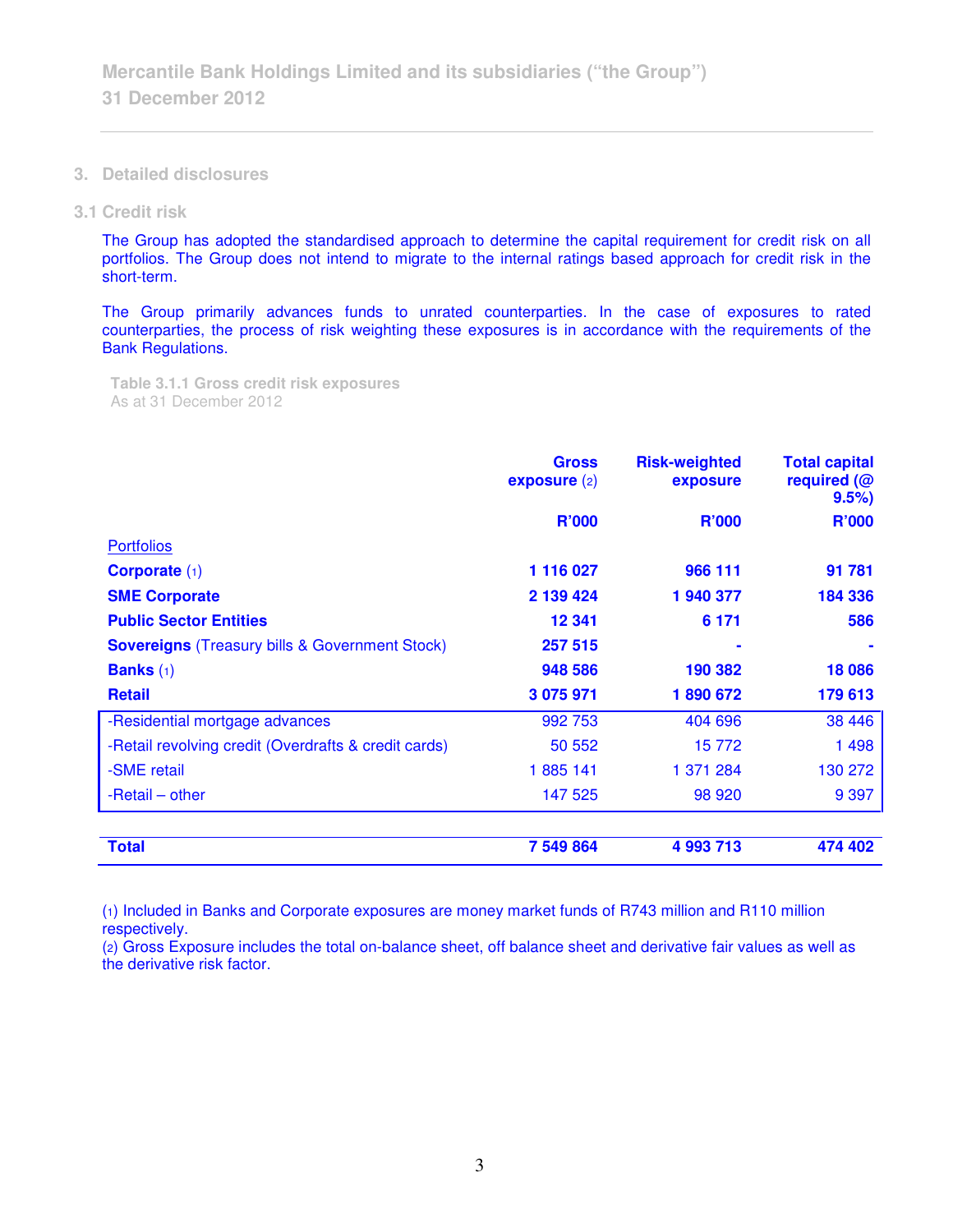**Table 3.1.2 Aggregate credit exposure after set off but before and after credit mitigation techniques**  As at 31 December 2012

|                                                       | <b>Gross credit</b>             |                                        | <b>Credit exposure</b>   |
|-------------------------------------------------------|---------------------------------|----------------------------------------|--------------------------|
|                                                       | exposure after<br>set off $(2)$ | <b>Credit risk</b><br>mitigation $(3)$ | after risk<br>mitigation |
|                                                       | <b>R'000</b>                    | <b>R'000</b>                           | <b>R'000</b>             |
| Major types of credit exposure                        |                                 |                                        |                          |
| Corporate $(1)$                                       | 1 116 027                       | 23 598                                 | 1 092 429                |
| <b>SME Corporate</b>                                  | 2 139 424                       | 18 606                                 | 2 120 818                |
| <b>Public Sector Entities</b>                         | 12 341                          |                                        | 12 341                   |
| <b>Sovereigns</b> (Treasury bills & Government Stock) | 257 515                         |                                        | 257 515                  |
| <b>Banks</b> $(1)$                                    | 948 586                         |                                        | 948 586                  |
| <b>Retail</b>                                         | 3 075 971                       | 56 556                                 | 3 019 415                |
| -Residential mortgage advances                        | 992 753                         | 6 0 9 4                                | 986 659                  |
| -Retail revolving credit (Overdrafts & credit cards)  | 50 552                          |                                        | 50 552                   |
| -SME retail                                           | 1885 141                        | 37 187                                 | 1847954                  |
| -Retail – other                                       | 147 525                         | 13 275                                 | 134 250                  |
|                                                       |                                 |                                        |                          |

| <b>Total</b> | 7 549 864 | 98760 | 7 451 104 |
|--------------|-----------|-------|-----------|
|              |           |       |           |

(1) Included in Banks and Corporate exposures are money market funds of R743 million and R110 million respectively.

(2) Gross Exposure includes the total on-balance sheet, off balance sheet and derivative fair values as well as the derivative risk factor.

(3) Only inward bank guarantees and eligible pledged investments and/or liquid funds are taken into account as credit risk mitigation. Inward guarantees are mainly received from CGD. Other forms of credit risk mitigation are non-qualifying collateral items in terms of the Bank Regulations and are commented on below.

The Group uses on- and off- balance sheet netting to restrict its exposure to credit losses. When a client maintains both debit and credit balances with the Group and the Group enters into a netting agreement in respect of the relevant loans and deposits with the said counterparty, the Group may regard the exposure as a collateralised exposure in accordance with Regulation 23 of the Bank Regulations. As at 31 December 2012, the Group did not recognise any netting arrangements to reduce its credit risk exposures for capital adequacy requirements.

**Policies and processes for collateral valuation and management** 

Dependent upon the risk profile of the customer, the risk inherent in the product offering and the track record/payment history of the client, varying types and levels of security are taken to reduce credit-related risks. These include, inter alia, pledges of investments, mortgage and notarial bonds, guarantees and cession of debtors. Various levels of security value are attached to the different categories of security taken. The value of the security is reviewed regularly and the Group does not have any material concentration risk in respect of collateral used to reduce credit risk. Clean or unsecured lending will only be considered for financially strong borrowers.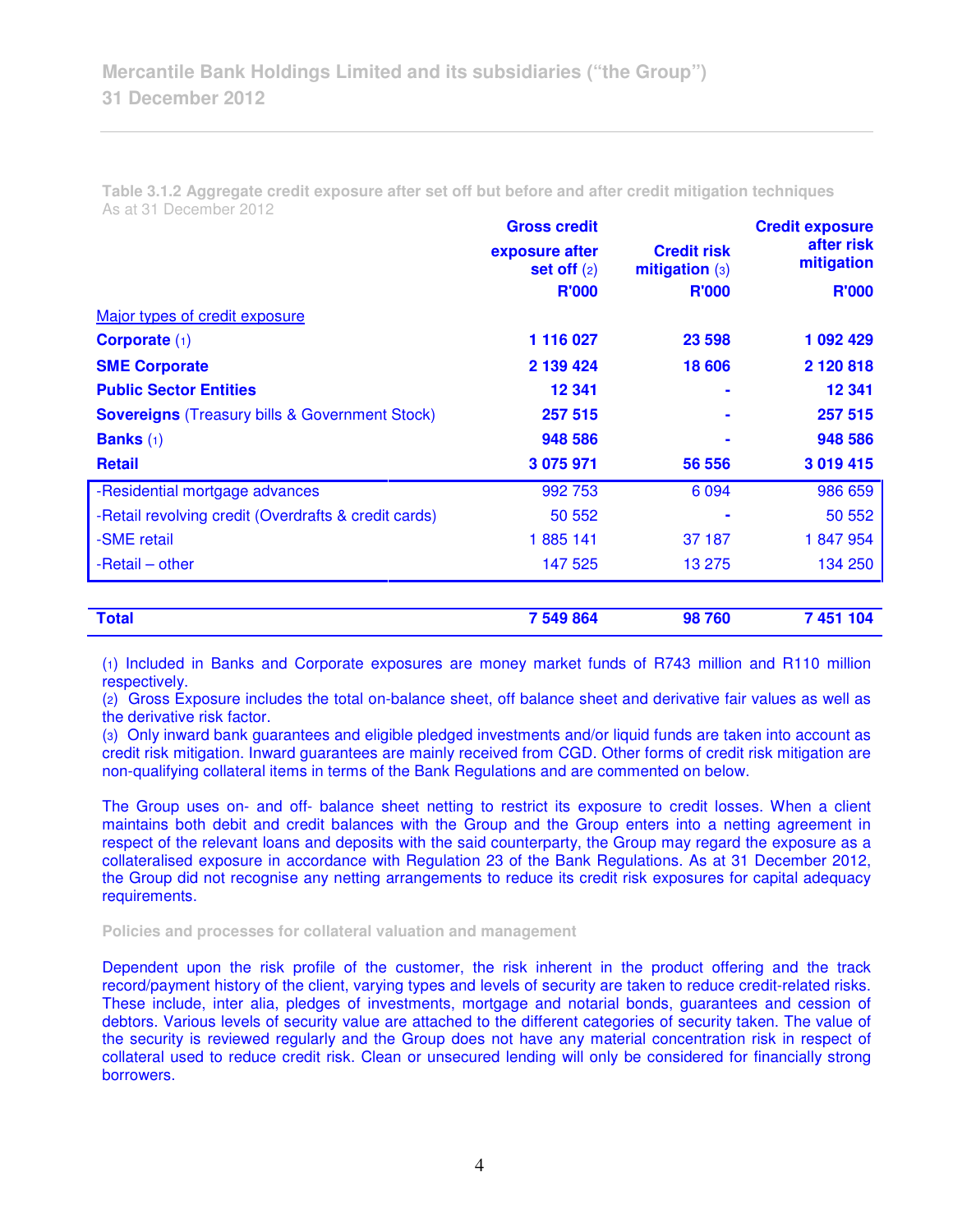# **Table 3.1.3 Geographical distribution of credit exposure**

As at 31 December 2012

|                              | On balance<br>sheet exposure<br><b>R'000</b> | <b>Off balance</b><br>sheet exposure<br><b>R'000</b> | <b>Derivative</b><br><b>instruments</b><br><b>R'000</b> | <b>Total</b><br><b>R'000</b> |
|------------------------------|----------------------------------------------|------------------------------------------------------|---------------------------------------------------------|------------------------------|
| <b>Geographical area</b>     |                                              |                                                      |                                                         |                              |
| South Africa                 | 6 6 2 6 1 7 1                                | 865 975                                              | 9832                                                    | 7 501 978                    |
| Other                        | 47886                                        |                                                      |                                                         | 47886                        |
| - Africa (excl South Africa) | 118                                          |                                                      |                                                         | 118                          |
| - Asia                       | 829                                          |                                                      |                                                         | 829                          |
| - Australia                  | 1 2 1 1                                      |                                                      |                                                         | 1 2 1 1                      |
| - Europe - CGD               | 719                                          |                                                      |                                                         | 719                          |
| - Other institutions         | 28 651                                       |                                                      |                                                         | 28 651                       |
| - North America              | 16 358                                       |                                                      |                                                         | 16 358                       |
| <b>Total</b>                 | 6 674 057                                    | 865 975                                              | 9832                                                    | 7 549 864                    |

**Table 3.1.4 Analyses of credit exposure based on industry sector** 

As at 31 December 2012

|                                   | <b>On balance</b><br>sheet exposure | <b>Off balance</b><br>sheet exposure | <b>Derivative</b><br><b>instruments</b> | <b>Total</b> |
|-----------------------------------|-------------------------------------|--------------------------------------|-----------------------------------------|--------------|
|                                   | <b>R'000</b>                        | <b>R'000</b>                         | <b>R'000</b>                            | <b>R'000</b> |
| <b>Industry sector</b>            |                                     |                                      |                                         |              |
| Agriculture, hunting, forestry    |                                     |                                      |                                         |              |
| and fishing                       | 147 915                             | 16 534                               | 99                                      | 164 548      |
| Mining and quarrying              | 277 193                             | 40 504                               | 8                                       | 317705       |
| Manufacturing                     | 471 215                             | 92 587                               | 969                                     | 564 771      |
| Electricity, gas and water supply | 17 301                              | 111                                  | 17                                      | 17429        |
| Construction                      | 250 285                             | 37 567                               | 143                                     | 287 995      |
| Wholesale and retail trade,       |                                     |                                      |                                         |              |
| repair of specified items, hotels |                                     |                                      |                                         |              |
| and restaurants                   | 868 126                             | 287 830                              | 3 1 6 8                                 | 1 159 124    |
| Transport, storage and            |                                     |                                      |                                         |              |
| communication                     | 184 284                             | 17844                                |                                         | 202 128      |
| Financial intermediation and      |                                     |                                      |                                         |              |
| insurance                         | 1 608 211                           | 30 499                               | 3568                                    | 1 642 278    |
| <b>Real estate</b>                | 1 096 917                           | 63 965                               | 6                                       | 1 160 888    |
| <b>Business services</b>          | 326 156                             | 4 2 7 3                              | 394                                     | 330 823      |
| Community, social and personal    |                                     |                                      |                                         |              |
| <b>services</b>                   | 73 746                              | 4 3 0 1                              | 1 4 2 8                                 | 79 475       |
| <b>Private households</b>         | 342 433                             | 24 5 23                              |                                         | 366 956      |
| <b>Other</b>                      | 1 010 275                           | 245 437                              | 32                                      | 1 255 744    |
| <b>Total</b>                      | 6 674 057                           | 865 975                              | 9832                                    | 7 549 864    |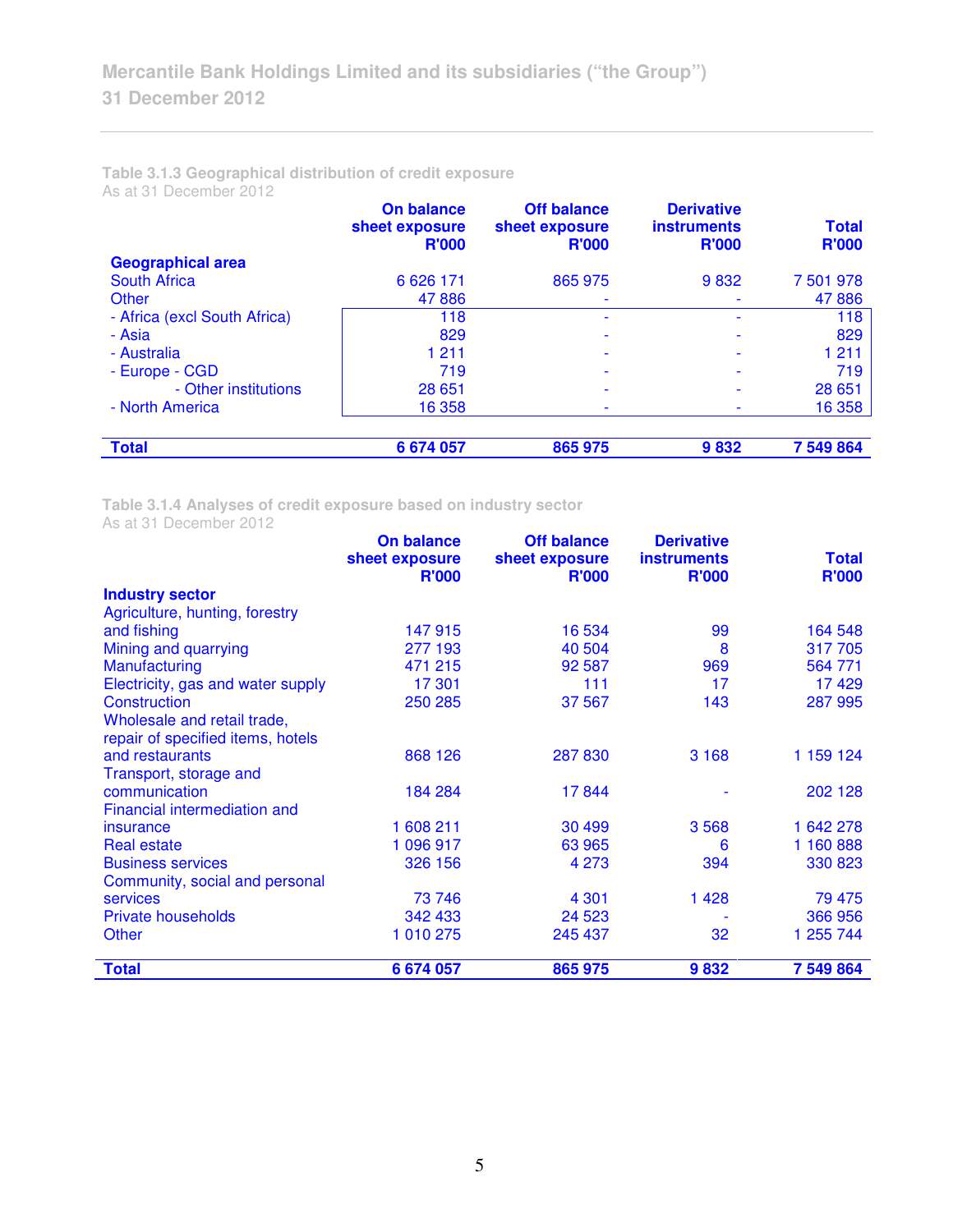**Table 3.1.5 Derivatives exposing the bank to counterparty credit risk**  As at 31 December 2012

| <b>Counterparty credit risk</b>        | <b>Total derivative</b><br><b>instruments</b><br><b>R'000</b> | <b>Maximum</b><br>counterparty<br>credit<br>exposure<br><b>R'000</b> |
|----------------------------------------|---------------------------------------------------------------|----------------------------------------------------------------------|
| <b>Total Notional Principal amount</b> | 439 006                                                       | 557 143                                                              |
| Gross replacement cost                 | 5442                                                          | 9877                                                                 |
| Net replacement cost                   | 5442                                                          | 9877                                                                 |
| Gross potential future exposure add-on | 4 3 9 0                                                       | 5571                                                                 |
| Net potential future exposure add-on   | 4 3 9 0                                                       | 5 5 7 1                                                              |
| Adjusted exposure amount               | 9832                                                          | 15 4 48                                                              |
| Risk weighted exposure                 | 7667                                                          | 10 676                                                               |

Derivative exposures are only incurred with Mercantile clients of sound financial standing.

These derivative risks are done on a back-to-back basis with the five major banks in South Africa. No concentration risk exists and no additional capital has been allocated.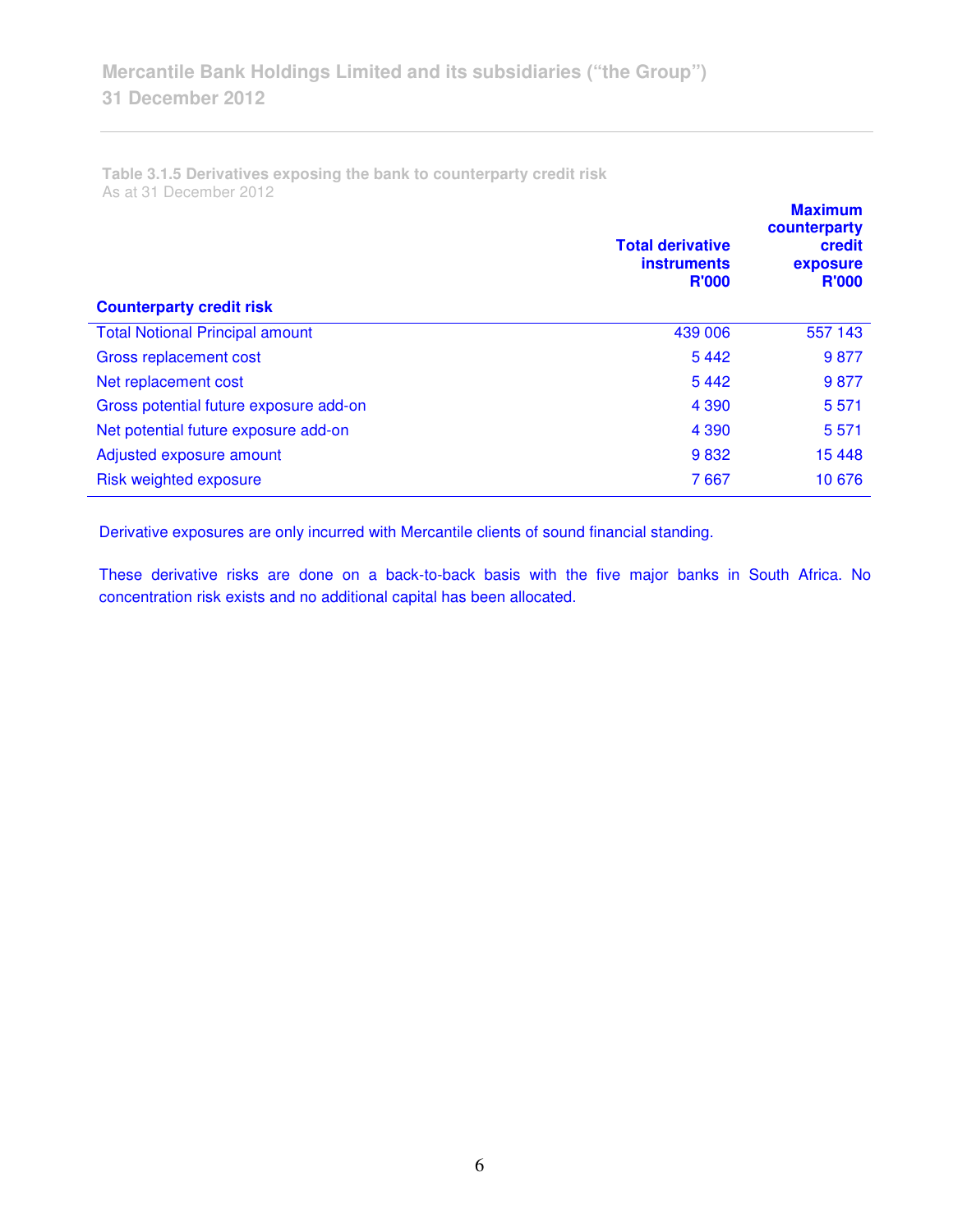**Table 3.1.6 Daily average gross credit exposure**  For the year ended 31 December 2012

|                                                                                            | <b>Average gross</b><br>credit |
|--------------------------------------------------------------------------------------------|--------------------------------|
|                                                                                            | exposure<br><b>R'000</b>       |
| Summary of on-balance sheet and off-balance sheet credit<br>exposure<br><b>Asset class</b> |                                |
| <b>Liquid assets</b>                                                                       | 1 304 413                      |
| Cash and cash equivalents - Rand denominated                                               | 911 240                        |
| Cash and cash equivalents - Foreign currency denominated                                   | 161 894                        |
| <b>Negotiable securities</b>                                                               | 231 279                        |
| <b>Gross loans and other advances</b>                                                      | 5 067 599                      |
| <b>Current accounts</b>                                                                    | 1 114 968                      |
| <b>Credit card</b>                                                                         | 21 554                         |
| Mortgage loans                                                                             | 2 3 3 1 2 7                    |
| Instalment sales and leases                                                                | 570 237                        |
| Other advances                                                                             | 1 028 713                      |
| <b>Gross other assets</b>                                                                  | 153 210                        |
| <b>Investments</b>                                                                         | 143 694                        |
| Derivative financial assets                                                                | 9516                           |
| <b>On-balance sheet exposure</b>                                                           | 6 525 222                      |
| <b>Guarantees</b>                                                                          | 325 857                        |
| Letters of credit                                                                          | 19788                          |
| <b>Committed undrawn facilities</b>                                                        | 87 704                         |
| Revocable overdraft facilities                                                             | 424 391                        |
| <b>Operating lease commitment</b>                                                          | 10 170                         |
| <b>Off-balance sheet exposure</b>                                                          | 867910                         |
| <b>Total gross credit exposure</b>                                                         | 7 393 132                      |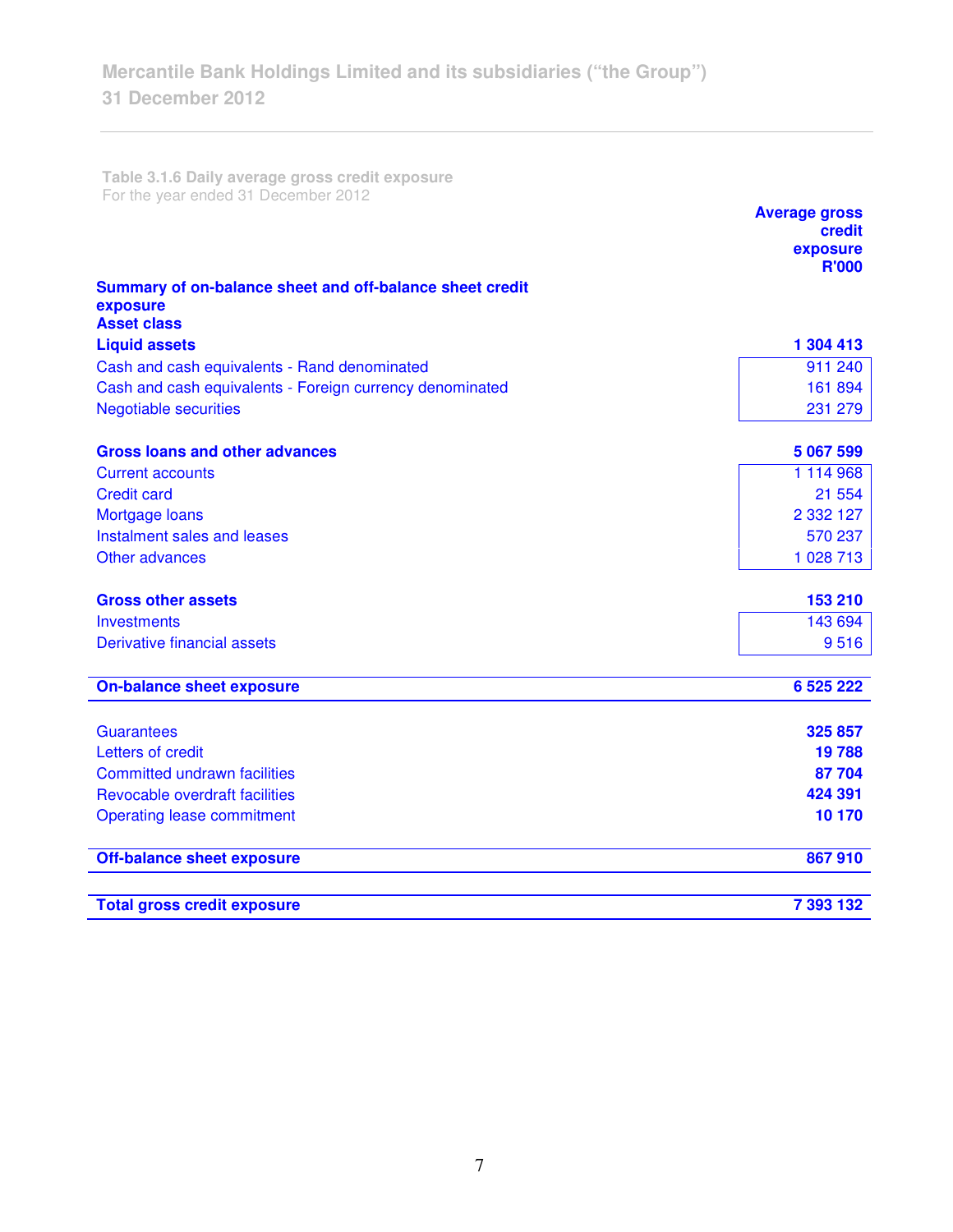**Table 3.1.7 Impairments of loans and advances per geographical area**  As at 31 December 2012

## **Impaired and past due loans and advances by geographical area**

|                                          | <b>South</b><br><b>Africa</b><br><b>Gross amount</b><br>R'000 | <b>Other</b><br><b>Gross amount</b><br>R'000 |
|------------------------------------------|---------------------------------------------------------------|----------------------------------------------|
| Individually impaired loans and advances | 171 903                                                       |                                              |
| <b>Impairments for credit losses</b>     |                                                               |                                              |
| Portfolio impairments                    | 12 302                                                        | $\blacksquare$                               |
| <b>Specific impairments</b>              | 62 931                                                        | ۰                                            |
|                                          | 75 233                                                        |                                              |
|                                          |                                                               |                                              |

#### **Past due loans and advances**

**Category age analysis of loans and advances that are past due but not individually impaired** 

| Past due for:       | $1 - 30$ days<br><b>R'000</b> | $31 - 60$ days<br><b>R'000</b> | 61 -90 days<br><b>R'000</b> | l otal<br><b>gross</b><br>amount<br><b>R'000</b> |
|---------------------|-------------------------------|--------------------------------|-----------------------------|--------------------------------------------------|
| <b>South Africa</b> | 29 909                        | 14 002                         | 62 001                      | 105 912                                          |
| <b>Other</b>        | ۰                             | $\blacksquare$                 | $\blacksquare$              | ۰                                                |

**Total** 

A financial asset is past due when the counterparty has failed to make a payment when contractually due; this is based on appropriate rules and assumptions per product type. An impairment loss is recognised if there is objective evidence that a financial asset or group of financial assets is impaired. Impaired exposure relates to assets that are individually determined to be impaired at reporting date.

**Table 3.1.8 Reconciliation of changes in specific and portfolio impairments**  For the year ended 31 December 2012

## **Impairments for credit losses**

| <b>Reconciliation of credit impairment balances</b> | <b>Portfolio</b><br><b>impairment</b><br><b>R'000</b> | <b>Specific</b><br>impairment<br>R'000 | <b>Total</b><br><b>R'000</b> |
|-----------------------------------------------------|-------------------------------------------------------|----------------------------------------|------------------------------|
| Credit impairments: balance at the beginning        |                                                       |                                        |                              |
| of the year                                         | 4 3 9 9                                               | 72 151                                 | 76 550                       |
| <b>Movements for the year:</b>                      |                                                       |                                        |                              |
| <b>Credit losses written-off</b>                    | $\overline{\phantom{0}}$                              | (24 287)                               | (24 287)                     |
| Net impairments raised                              | 7903                                                  | 15 067                                 | 22 970                       |
| Credit impairments: balance at the end of the       |                                                       |                                        |                              |
| <b>vear</b>                                         | 12 302                                                | 62931                                  | 75 233                       |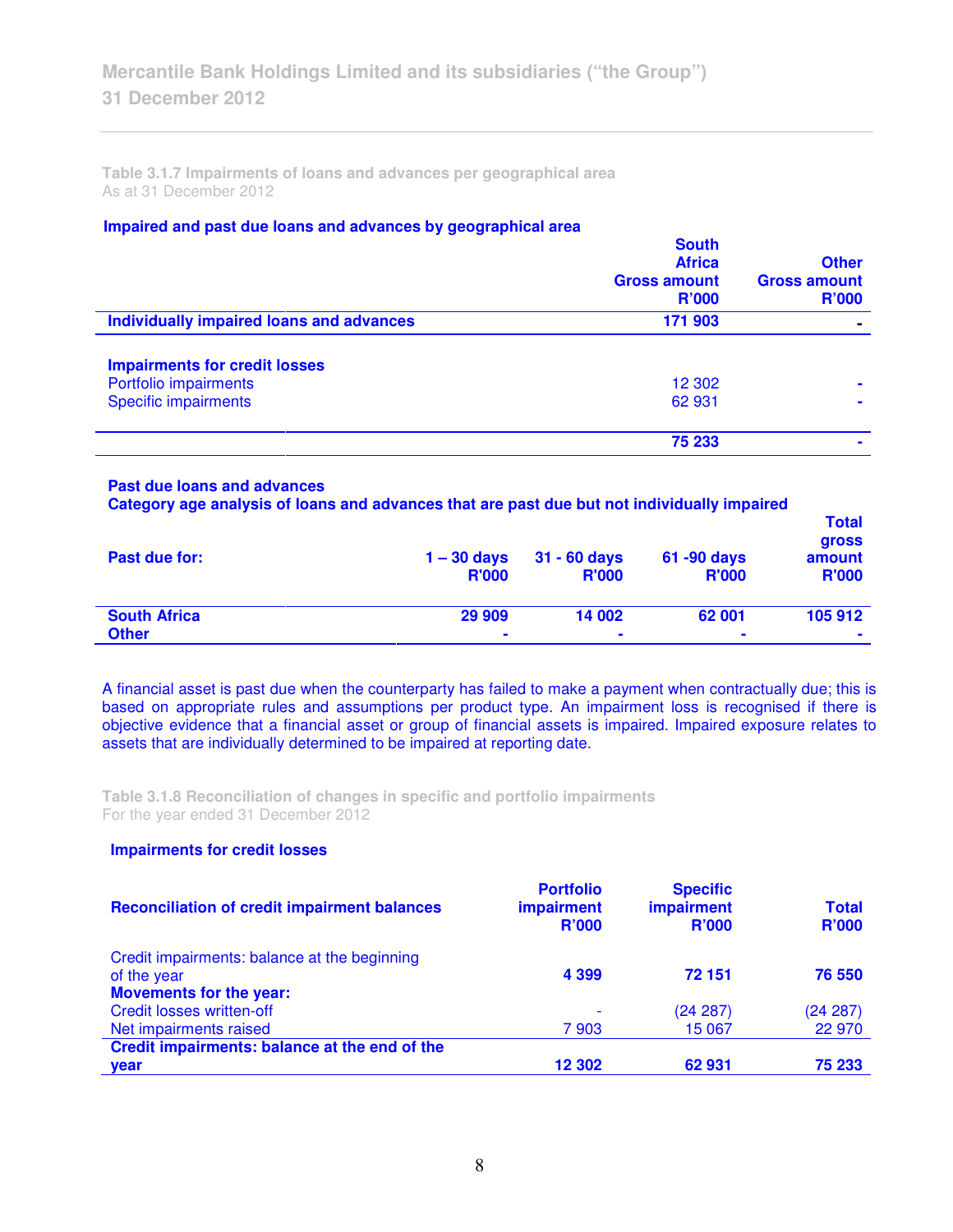**Table 3.1.9 Write-offs and recoveries reflected in the statement of comprehensive income**  For the year ended 31 December 2012

|                                                                                              | <b>South Africa</b> |
|----------------------------------------------------------------------------------------------|---------------------|
|                                                                                              | <b>R'000</b>        |
| Net charge for credit losses in statement of comprehensive income<br>Movements for the year: |                     |
| <b>Bad debts recovered</b>                                                                   | (752)               |
| Net impairments raised                                                                       | 22 970              |
| Amounts directly written off to other comprehensive income                                   | 6967                |
| <b>Net charge for credit losses</b>                                                          | 29 185              |

**Table 3.1.10 Credit portfolio maturity analysis**  As at 31 December 2012

|                                                                               | <b>Money</b><br><b>Market and</b><br><b>Current</b><br>accounts<br><b>R'000</b> | <b>Credit</b><br>cards<br><b>R'000</b> | <b>Mortgage</b><br><b>loans</b><br><b>R'000</b> | <b>Instalment</b><br>sales and<br><b>leases</b><br><b>R'000</b> | <b>Other</b><br>advances<br><b>R'000</b> | <b>Total</b><br><b>Advances</b><br><b>R'000</b> |
|-------------------------------------------------------------------------------|---------------------------------------------------------------------------------|----------------------------------------|-------------------------------------------------|-----------------------------------------------------------------|------------------------------------------|-------------------------------------------------|
| Maturing up to one<br>month                                                   | 2 087 142                                                                       | 22 2 2 7                               | 259                                             | 8 1 3 2                                                         | 19 695                                   | 2 137 455                                       |
| <b>Maturing between</b><br>one and three<br>months<br><b>Maturing between</b> |                                                                                 |                                        | 12                                              | 2746                                                            | 37 179                                   | 39 937                                          |
| three and six<br>months<br><b>Maturing between</b><br>six months and one      |                                                                                 |                                        | 218                                             | 6638                                                            | 90 896                                   | 97 752                                          |
| year<br><b>Maturing after one</b>                                             |                                                                                 |                                        | 199 848                                         | 22 155                                                          | 299 976                                  | 521 979                                         |
| year                                                                          |                                                                                 | $\overline{\phantom{a}}$               | 2 2 3 1 4 5                                     | 600 148                                                         | 969 858                                  | 3 805 151                                       |
|                                                                               | 2 087 142                                                                       | 22 227                                 | 2 435 482                                       | 639819                                                          | 1 417 604                                | 6 602 274                                       |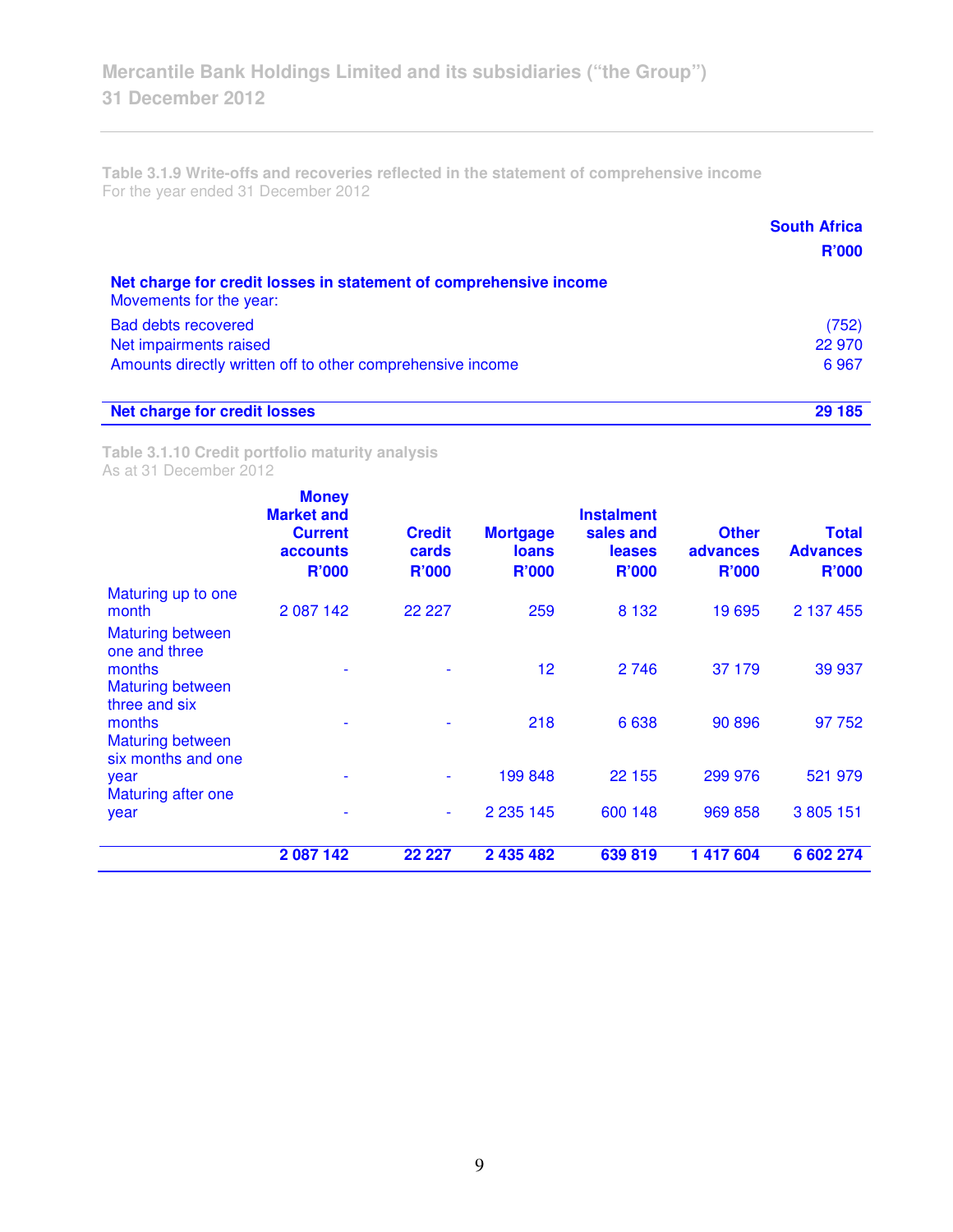### **3.2 Operational risk**

The Group currently holds R90.5 million in operational risk capital in terms of the standardised approach for the calculation of this capital (based on a capital requirement of 9.5%).

## **3.3 Market risk**

The portfolios that are subject to market risk are foreign exchange and interest rate contracts for which the Group currently holds R3.2 million in market risk capital in terms of the standardised approach for the calculation of this capital (based on a capital requirement of 9.5%).

## **3.4 Equity positions**

Investments consist of unlisted and listed equity investments and have been designated either as available-forsale or at fair value through profit and loss.

**Table 3.4.1 Equity investments**  As at 31 December 2012

|                    | <b>Type</b>   | <b>Carrying</b><br>amount |                                   | <b>Capital</b><br>requirement (@ |  |  |
|--------------------|---------------|---------------------------|-----------------------------------|----------------------------------|--|--|
|                    |               | <b>R'000</b>              | <b>Fair value</b><br><b>R'000</b> | 9.5%<br><b>R'000</b>             |  |  |
| <b>Investments</b> |               |                           |                                   |                                  |  |  |
| <b>Listed</b>      | <b>Shares</b> | 14 8 32                   | 14 8 32                           | 1 4 0 9                          |  |  |
| <b>Unlisted</b>    | <b>Shares</b> | 5 0 5 2                   | 5 0 5 2                           | 480                              |  |  |
|                    |               | 19884                     | 19884                             | 1889                             |  |  |

**Table 3.4.2 Realised and unrealised gains on equity investments**  For the year ended 31 December 2012

|                                                                      | <b>Total</b> |
|----------------------------------------------------------------------|--------------|
|                                                                      | <b>R'000</b> |
| Realised gains and losses in profit and loss for the period          |              |
| <b>Listed</b>                                                        | 14 8 32      |
| <b>Unlisted</b>                                                      | 26 555       |
| <b>Discontinued operations</b>                                       | 2 4 8 3      |
|                                                                      |              |
|                                                                      | 43 870       |
|                                                                      |              |
| Unrealised cumulative gains and losses recognised directly in equity |              |
| Listed                                                               | 14 8 64      |
| <b>Unlisted</b>                                                      | 4815         |
|                                                                      | 19679        |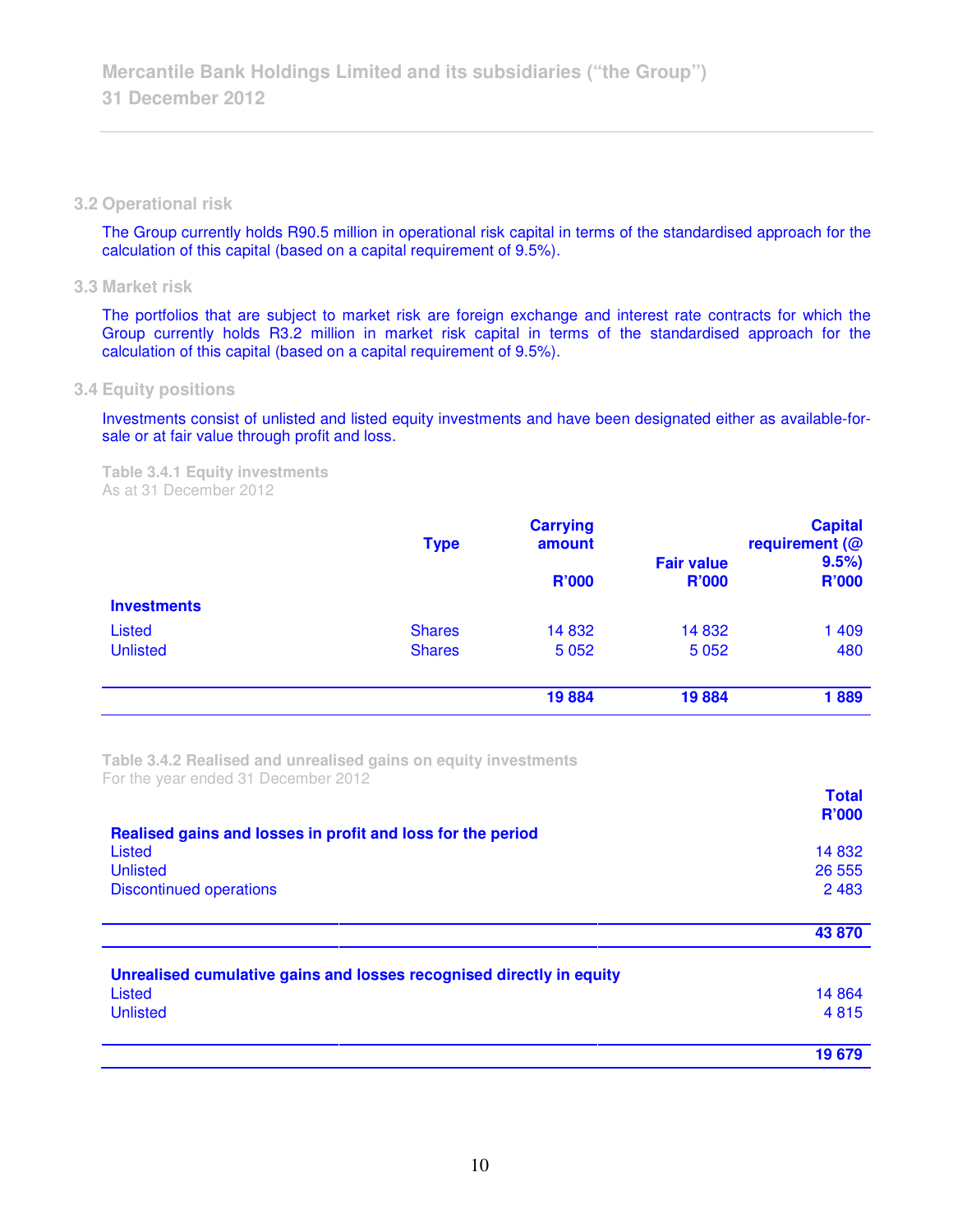### **3.5 Liquidity risk**

The table below summarises assets and liabilities of the Group into relevant maturity groupings, based on the remaining period to the contractual maturity at reporting date:

**Table 3.5 Liquidity maturity analyses**  As at 31 December 2012

|                                          | <b>Assets</b><br><b>R'000</b> | <b>Liabilities</b><br><b>R'000</b> | <b>Total</b><br>mismatch<br><b>R'000</b> |
|------------------------------------------|-------------------------------|------------------------------------|------------------------------------------|
| Maturing up to one month                 | 2469494                       | 3 0 3 7 5 5 7                      | (568063)                                 |
| Maturing between one and three months    | 41 912                        | 964 353                            | (922 441)                                |
| Maturing between three and six months    | 98 668                        | 318 340                            | (219672)                                 |
| Maturing between six months and one year | 522 557                       | 529 075                            | (6518)                                   |
| Maturing after one year                  | 3 805 150                     | 620 702                            | 3 184 448                                |
| Non-contractual                          | 302 568                       | 96 419                             | 206 149                                  |
|                                          | 7 240 349                     | 5 5 6 4 4 4 6                      | 1 673 903                                |

## **3.6 Interest rate risk**

 **Interest rate sensitivity analyses** 

For regulatory purposes, the assessment and measurement of interest rate risk is based on the accumulated impact of interest rate sensitive instruments resulting from a parallel movement of plus or minus 200 basis points on the yield curve.

In addition, the impact on equity and profit and loss resulting from a change in interest rates is calculated monthly based on management's forecast of the most likely change in interest rates.

The table below reflects the Group's annual net interest income sensitivity for a 200 basis point increase or decrease in interest rates, while all other variables remain constant. The impact is mainly attributable to the Group's exposure to interest rates on its capital position and lending and deposits in the banking book.

**Table 3.6 Net interest income sensitivity**  As at 31 December 2012

|                                                     | Impact on<br>economic<br>value of equity | Impact on net<br>interest income<br>for twelve<br>months |
|-----------------------------------------------------|------------------------------------------|----------------------------------------------------------|
|                                                     | <b>R'000</b>                             | <b>R'000</b>                                             |
| Net interest income sensitivity of a parallel shock |                                          |                                                          |
| Interest rate increase (200bps increase)            | 34 354                                   | 34 354                                                   |
| Interest rate decrease (200bps decrease)            | (18323)                                  | (18323)                                                  |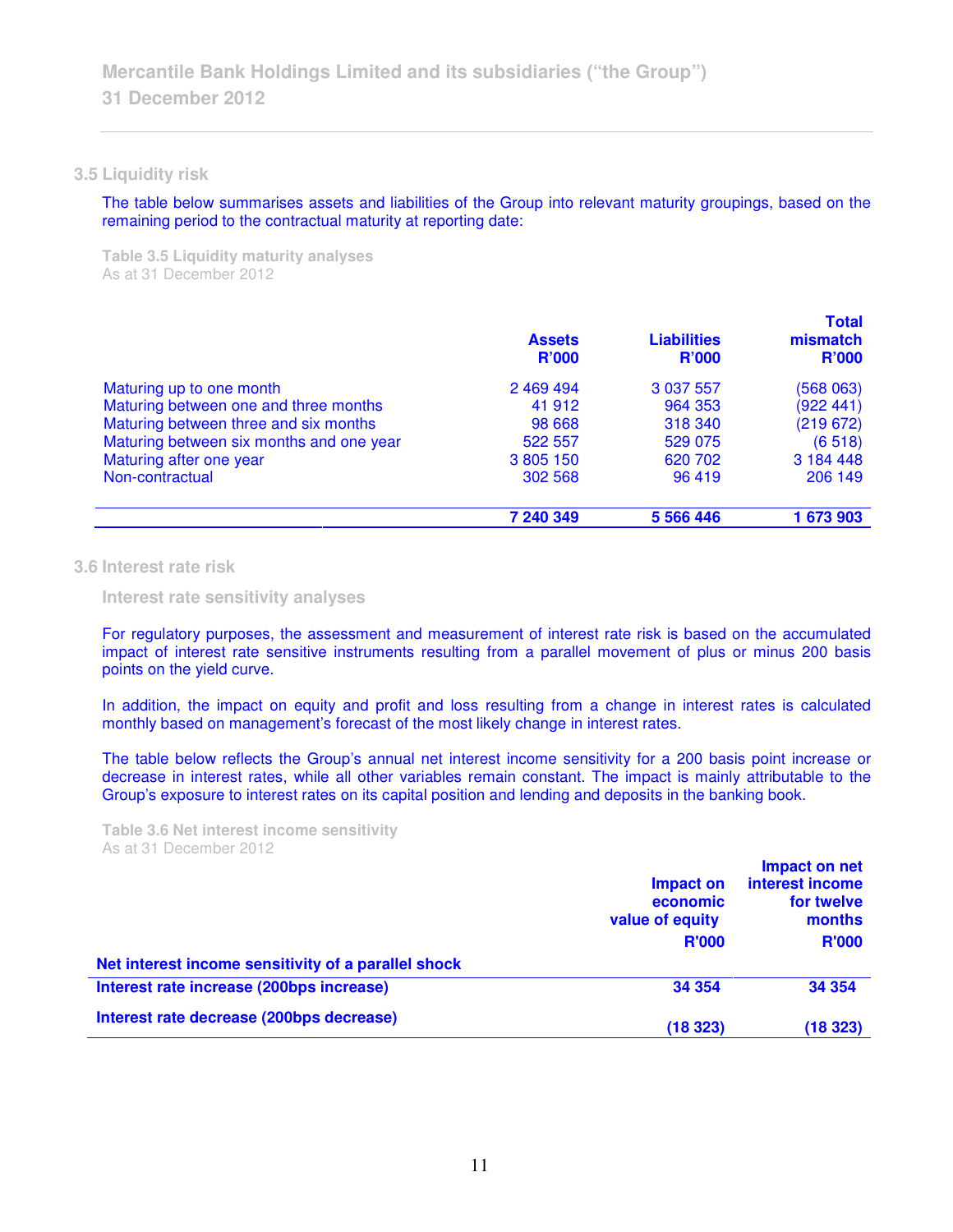## **3.7 Capital management**

**Table 3.7.1 Capital structure and regulatory capital adequacy**  As at 31 December 2012

|                              | <b>Mercantile Bank</b><br><b>Holdings</b><br><b>Limited</b><br><b>Group</b> | <b>Mercantile</b><br><b>Bank Limited</b><br><b>Company</b> |
|------------------------------|-----------------------------------------------------------------------------|------------------------------------------------------------|
| <b>Primary share capital</b> | <b>R'000</b>                                                                | <b>R'000</b>                                               |

## **Qualifying primary capital and reserve funds and deductions**

| <b>Issued primary share capital</b>                          | 36 140    | 124 969   |
|--------------------------------------------------------------|-----------|-----------|
| <b>Ordinary shares</b>                                       | 36 140    | 124 969   |
|                                                              |           |           |
| <b>Primary unimpaired reserve funds (1)</b>                  | 1 542 542 | 1 523 331 |
| Share premium                                                | 1 171 130 | 1 358 330 |
| <b>Retained earnings</b>                                     | 206 999   | 128 170   |
| Current year appropriated profits                            | 153 147   | 24 600    |
| <b>General reserve</b>                                       | 7478      | 12 231    |
| Other capital reserve funds                                  | 3788      |           |
| Total primary share capital and unimpaired reserve funds,    |           |           |
| before deductions, specified approved amounts and non        |           |           |
| qualifying amounts                                           | 1 578 682 | 1 648 300 |
| <b>Non-controlling interests</b>                             | (186)     | (186)     |
| Deductions against primary share capital and primary         |           |           |
| unimpaired reserve funds                                     | (197823)  | (197823)  |
| Intangible assets - computer software                        | (197823)  | (197823)  |
|                                                              |           |           |
| Net qualifying primary share capital and reserve funds       | 1 380 673 | 1 450 291 |
| Qualifying secondary capital and reserve funds               |           |           |
| <b>Secondary unimpaired reserve funds</b>                    | 47 457    | 9054      |
| <b>Revaluation surplus</b>                                   | 38 437    | 34        |
| General allowance for credit impairment, after deferred tax  | 9020      | 9020      |
|                                                              |           |           |
| Net qualifying secondary capital and reserve funds           | 47 457    | 9054      |
| Aggregate amount of qualifying primary and secondary capital |           |           |
| and reserve funds                                            | 1 428 130 | 1 459 345 |
| <b>Capital adequacy ratio</b>                                | 22.83%    | 23.82%    |
| <b>Primary capital</b>                                       | 22.07%    | 23.67%    |
| <b>Secondary capital</b>                                     | 0.76%     | 0.15%     |
|                                                              |           |           |

**(1)** The primary unimpaired reserve funds are reported post the R172 million share buy-back of minorities in Mercantile Bank Holdings Limited